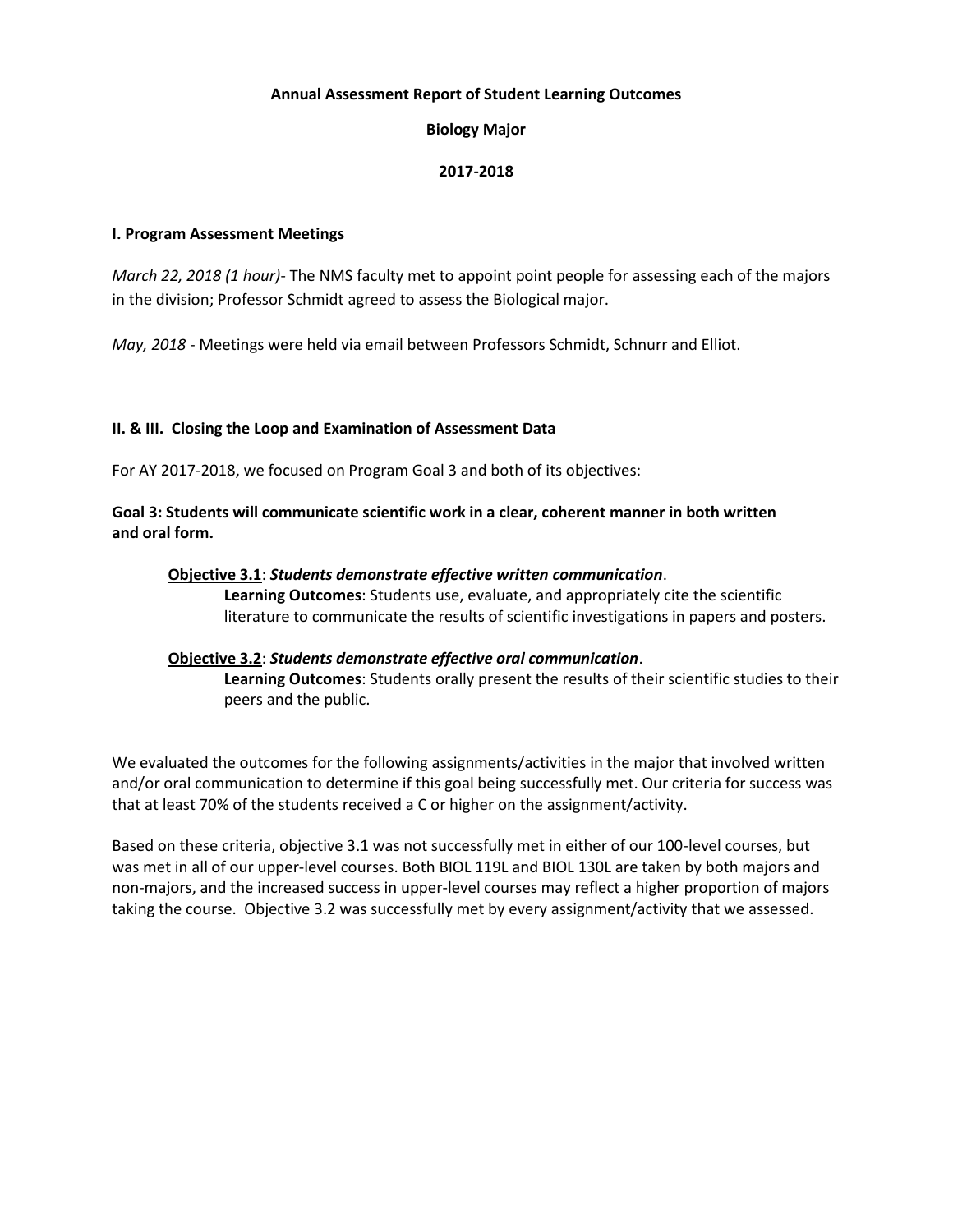# **Objective 3.1**

| Class:<br>assignment/activity                   | Measurement Tool | Success (% received a C<br>or higher) | Data Location        |
|-------------------------------------------------|------------------|---------------------------------------|----------------------|
| BIOL 119L/ lab reports                          | Rubric           | 67.5%                                 | <b>Faculty files</b> |
| BIOL 130L / lab reports                         | <b>Rubric</b>    | 61%                                   | <b>Faculty files</b> |
| BIOL 304L/<br>Species papers                    | Rubric           | 91%                                   | <b>Faculty files</b> |
| BIOL 309L / Independent<br>project Introduction | Rubric           | 83%                                   | <b>Faculty files</b> |
| BIOL 363/ Final paper                           | <b>Rubric</b>    | 81.4%                                 | <b>Faculty files</b> |
| BCS 403/<br>Propositional                       | Rubric           | 75%                                   | <b>Faculty files</b> |

# **Objective 3.2**

| Class:<br>assignment/activity               | <b>Measurement Tool</b> | <b>Success</b> | Data Location |
|---------------------------------------------|-------------------------|----------------|---------------|
| BIOL 114L / History<br>presentation         | Rubric                  | 95%            | Faculty files |
| BIOL 119L/ Hemlock<br>presentations         | Rubric                  | 97%            | Faculty files |
| <b>BIOL 304L/</b><br>Species presentations  | Rubric                  | 100%           | Faculty files |
| BIOL 363/ Poster<br>presentations           | Rubric                  | 93%            | Faculty files |
| BCS 403 /<br>Propositional<br>presentations | Rubric                  | 95%            | Faculty files |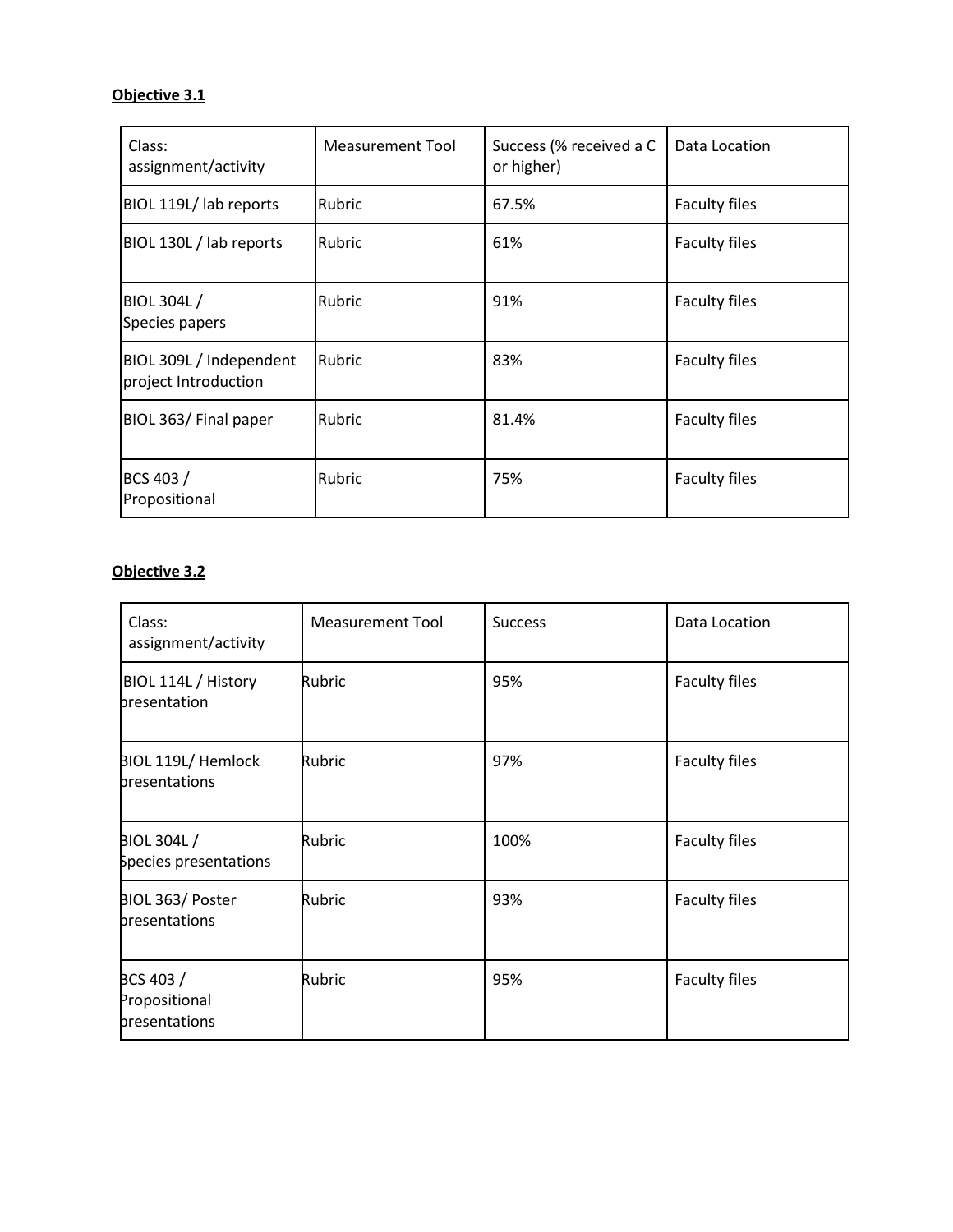# **IV. Program changes for the upcoming year:**

BIOL 114L has been converted to BIOL 214L, which has BIOL 130L as a prerequisite. The first BIOL 214L class will be taught Spring 2019.

# **V. Action plan for the upcoming year:**

We will discuss if there is any value to offering a BA in Biology as we also offer a BS. This may aid in determining whether or not to continue offering the BA.

We will investigate means for improving written communication skills in BIOL 119L and BIOL 130L.

In their reflection essays, several of our seniors mentioned the lack of focus on ethical issues within the sciences. Therefore, we plan to assess how courses in the major are achieving Goal 5 and its objective by assessing the learning outcome of assignments/activities from the following classes: BIOL 119L, BIOL 330, BIOL 214L and BIOL 226L.

**Goal 5: Students will think critically and quantitatively about global issues, including the ethics of science, the use and appropriateness of new technologies, and their role as global citizens.**

# **Objective 5.1:** *Students will demonstrate the ability to analyze ethical considerations in their work.*

**Learning Outcome:** Students consider the ethics of science in society through case studies and real world scenarios that explore different ethical viewpoints.

# *Specific course assessments:*

**Ecology and Evolution (Biol 119L)** Students will read Mittner and Collins (2005) Why we need an "ecological ethics", Frontiers in Ecology and the Environment 3:332-337, which presents several case studies having ethical considerations. Students will choose one scenario and discuss their views about it and why. A grading rubric (and a written out assignment) will be forthcoming.

**Developmental Biology (BIOL 331)** As part of their individual research projects, students address ethical issues regarding their topic. For example, the use of gene editing techniques on human embryos. Assignment and grading rubric are included at the end of the report.

**Anatomy and Physiology I (BIOL 214L)** Lecture includes a discussion on the history of the use of cadavers, and students do a research presentation on a major contributor to the field which includes a discussion on the laws and ethical climate at the time that each contributor did their work. Assignment and grading rubric are included at the end of the report.

**Genetics (BIOL 226L)** A framework for considering ethical issues is introduced, focusing on identifying the parties involved and their values. Students do a case study on the Haitian cholera outbreak in 2010. New for Spring 2019 will be a longer and more formal written piece on an ethical issue or topic that students choose. The rubric for assessing this will be developed prior to Spring 2019.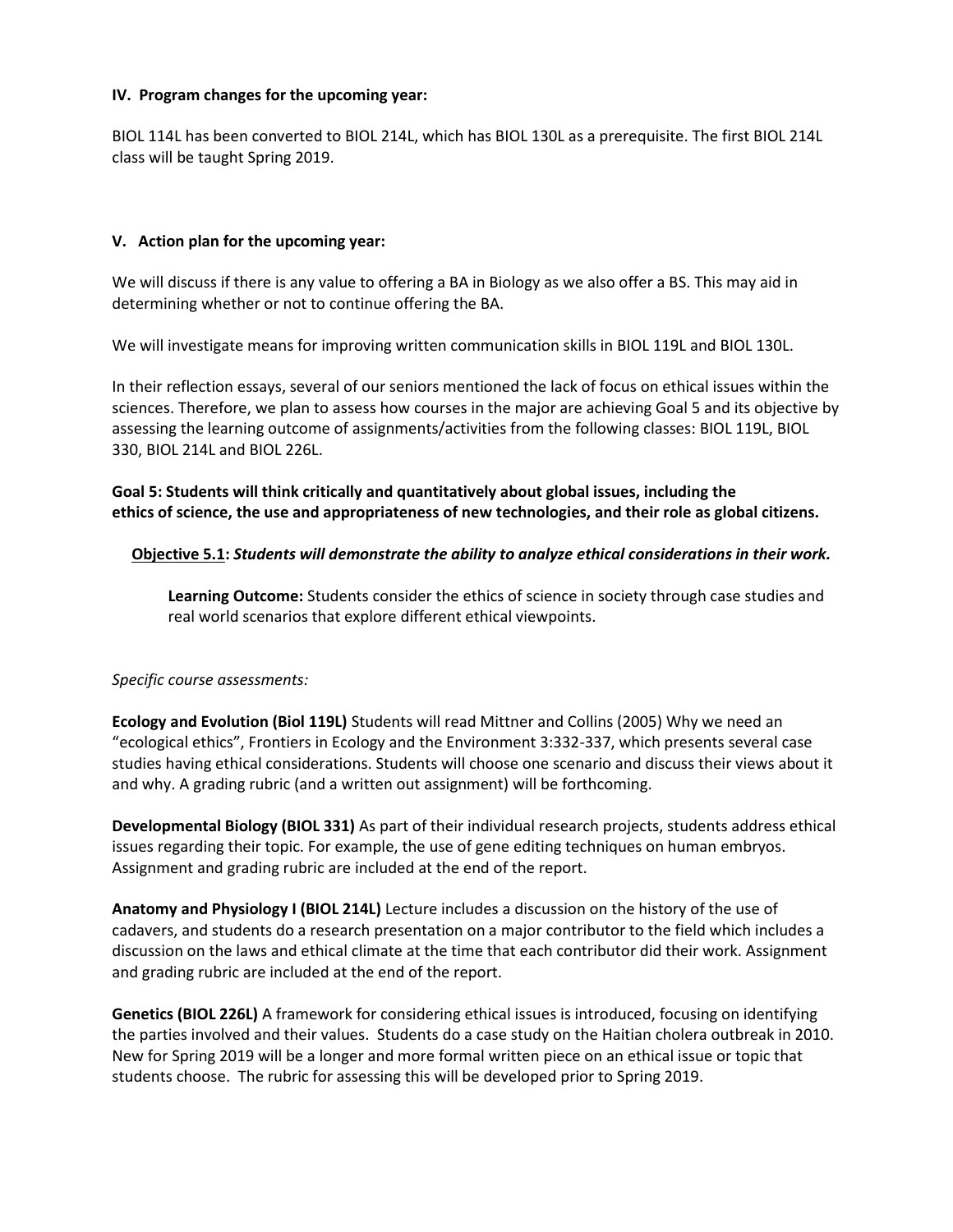# **BIOL 331 Developmental Biology Fall 2018**

# **Research Presentations**

You will get a chance to delve further into some of the subjects discussed during lecture by researching and presenting your research on assigned topic. You should use at least 3 non-internet sources. Prior to your scheduled presentation day, you will submit a 1-2 page summary of your topic, including citations, via Moodle that everyone can download and read prior to your presentation. Presentations should be in PowerPoint, or similar format, and should a. introduce the topic, providing history if applicable, b. describe current issues or research on your topic, c. address ethical issues or controversies that involve your topic, and d. connect your topic to concepts in Developmental Biology that have been discussed in lecture. Use of pertinent multimedia is encouraged (please ensure that videos and audio function properly prior to the beginning of class). Presentations should be  $12 \pm 2$  minutes; this gives you plenty of time to go into some detail with your topic. Make sure to stay within this timeframe to avoid losing points from your grade. Following your presentation, you will have 3-5 minutes to answer questions from the class.

Organization for this presentation should follow the basic format of a research paper. Use the following outline as a guide:

- -Background
- -History
- -Development of the idea
- -Current research/understanding
- -Methods
- -Applications
- -Ethical issues/controversies
- -Future directions
- -Conclusion

\*\*Concepts from lectures should be integrated throughout your presentation\*\* Presentations should be shared with Prof Schmidt via Drive prior to the class time that you will be giving your presentation. Late submissions will receive a 10% deduction from the overall grade, with further deductions for every day after that it is late.

# **Research Topics**

- CRISPR-Cas9 gene editing Lab-grown organs Embryo Teratogenesis Assay – Xenopus (FETAX) Albinism and Piebaldism Chimeras (include recent human-animal experiments) Kleinfelter Syndrome Achondroplasia (Dwarfism) Turner Syndrome and Triple X Thalidomide effects Fetal Alcohol Syndrome Holoprosencephaly Microcephaly and external causes
	-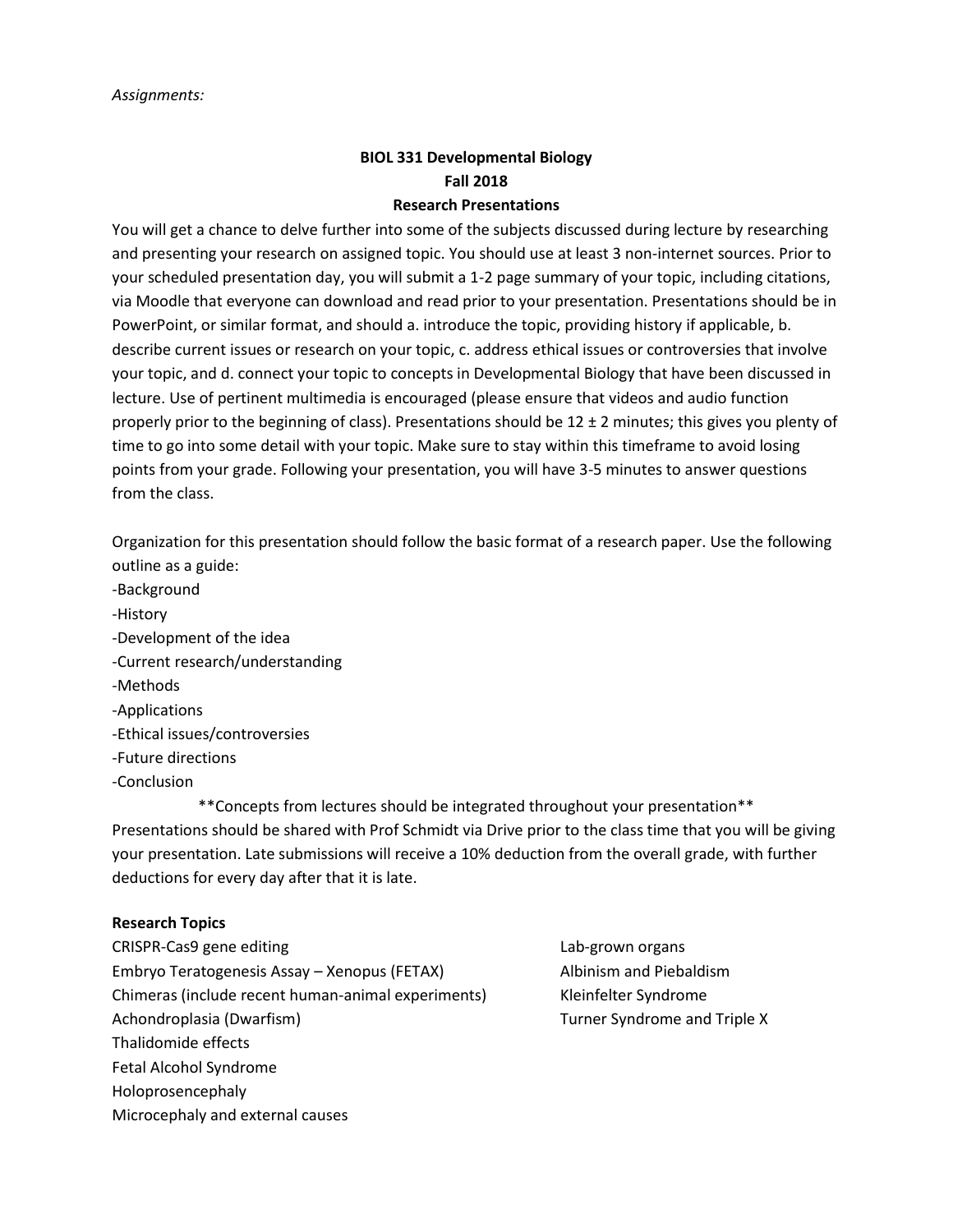# **Developmental Biology BIOL 331 Presentation Evaluation Form**

Possible points for each section are indicated in brackets.

| Presenter: National Accounts and Accounts and Accounts and Accounts and Accounts and Accounts and Accounts and                                                                                                                                                              |
|-----------------------------------------------------------------------------------------------------------------------------------------------------------------------------------------------------------------------------------------------------------------------------|
|                                                                                                                                                                                                                                                                             |
| [15] Background/History: Was pertinent information discussed? Was a foundation for<br>current understanding/issues clearly established? Were references cited or otherwise<br>acknowledged?                                                                                 |
| [10] Current issues/research/understanding: Were pertinent topics addressed? Were<br>methods and/or applications clearly explained? Were future directions discussed (if<br>applicable)?                                                                                    |
| [5] Ethical issues: Were both (or more) sides clearly explained?                                                                                                                                                                                                            |
| [10] Developmental Biology concepts: Were aspects of the topic explicitly connected to<br>dev bio concepts? Were relevant concepts addressed? Were important pathways or<br>processes clearly described? Was a general understanding of developmental biology demonstrated? |
| [5] Organization & Delivery: Was there a clear organization? Were transitions between                                                                                                                                                                                       |
| sections clear and effective? Did the speaker speak clearly? Did the speaker stay within the designated<br>time frame? Did the speaker appear to be prepared?                                                                                                               |
| [5] Visual Aids: Were visual aids used effectively and appropriately, carefully prepared?                                                                                                                                                                                   |
| [10] Written Summary: Were key relevant points described? Were citations included in the<br>text? Was a list references provided? Were references and in-text citations in an<br>appropriate format?                                                                        |
| Total Points [out of 60]                                                                                                                                                                                                                                                    |
|                                                                                                                                                                                                                                                                             |
|                                                                                                                                                                                                                                                                             |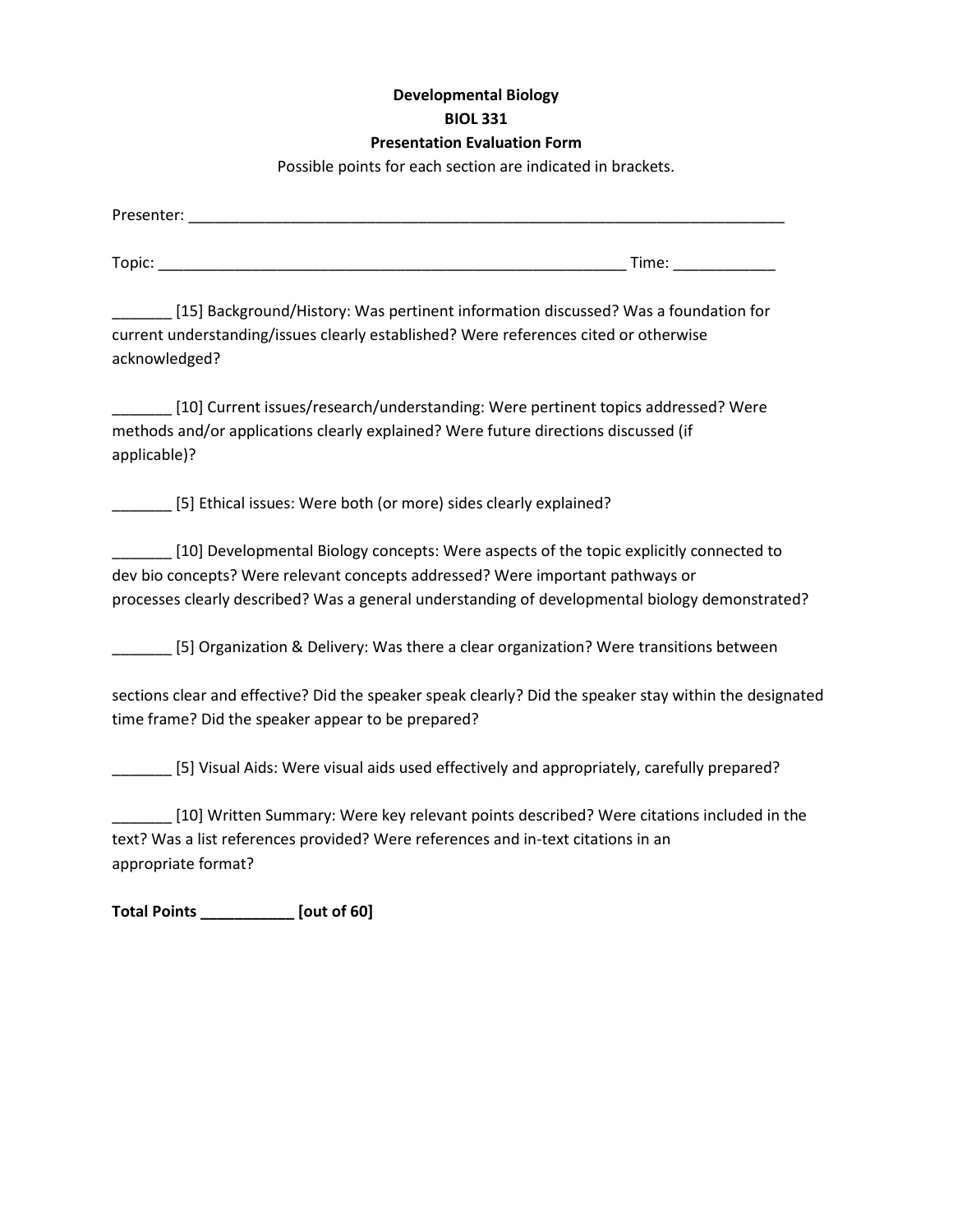# **Anatomy & Physiology I BIOL 214L**

# **The History of A&P**

We will begin about 2,500 years ago and work our way up through time to explore how we have come to know the inner workings of the human body. You will do a short presentation on a key contributor to the field, in which you introduce your subject, explain what they are known for and how they did it, and why their accomplishments are important for our current understanding of human anatomy and physiology. Warning: some of these will be quite gruesome! Early A&P was not for the faint of heart (there's a pun in there somewhere…).

Guidelines:

5 -7 minutes long

At least 5 slides (PowerPoint)

At least 3 sources (must be cited and/or acknowledged in your presentation)

At least 2 images (1 of your person and 1 example of their work)

Content:

- · Biographical info (Name, birth-death, occupation, nationality)
- What they are known for (some of these folks are known for a lot of different things focus on the anatomy and physiology aspect)
- · How they accomplished what they are known for (describe their methods)
- What obstacles did they have to overcome (laws, ethical issues, etc.)
- · Why their accomplishments are important to our current understanding of A&P
- An additional fact about your person that you find interesting

Your presentations will be given **in chronological order** in the last three labs of the semester. There will be approximately 6 presentations during each week. Your presentation will be evaluated using the rubric on the next page.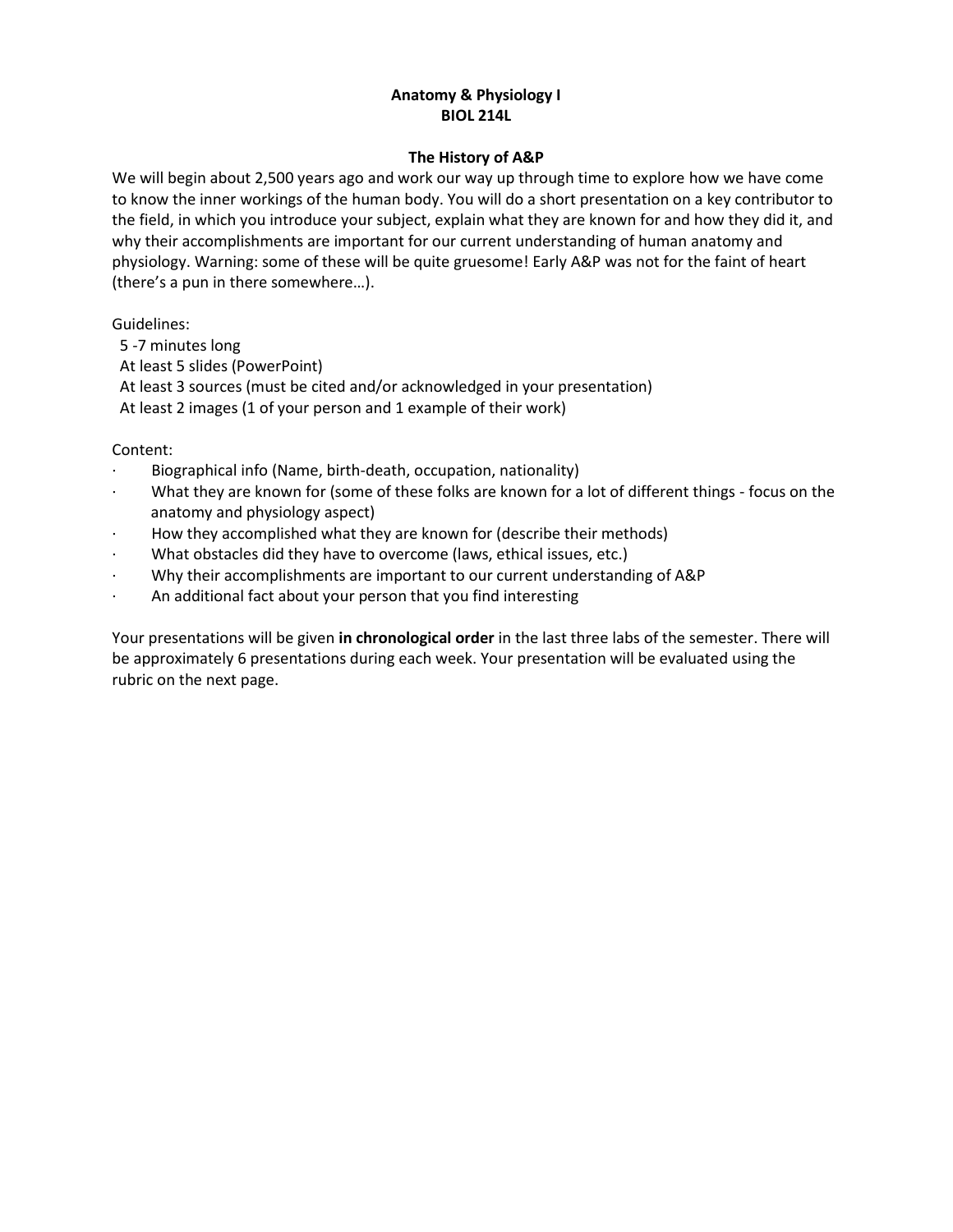# **Presentation Grading Rubric The History of A&P**

|            | <b>Subject Example 2018</b><br>Name<br><u> 1980 - John Stein, amerikansk politiker (</u>                               |  |  |  |  |
|------------|------------------------------------------------------------------------------------------------------------------------|--|--|--|--|
|            | Points are indicated in parentheses.                                                                                   |  |  |  |  |
| Occupation | (5) Biographical information. Mame Mame B-D Mationality                                                                |  |  |  |  |
|            | (10) <b>What they're known for.'</b> Was this clearly explained?                                                       |  |  |  |  |
|            | (15) 'How they did it.' Were their methods described?                                                                  |  |  |  |  |
|            | (15) 'Why it's important.' Was the relationship to A&P clearly established?                                            |  |  |  |  |
|            | (10) <b>'What obstacles did they overcome?'</b> Were the laws, ethical issues, etc. of the time<br>clearly explained?  |  |  |  |  |
|            | (10) Interesting fact.                                                                                                 |  |  |  |  |
|            | (10) 2+ images and image of subject and image of their work                                                            |  |  |  |  |
|            | (15) 3+ sources. Were sources cited/acknowledged?                                                                      |  |  |  |  |
|            | $(5)$ Organization and clarity of presentation                                                                         |  |  |  |  |
|            | (5) Did the presentation last for 5-7 minutes, or was it significantly under/over?<br>Did the presenter seem prepared? |  |  |  |  |
|            | <b>TOTAL</b> (out of 100)                                                                                              |  |  |  |  |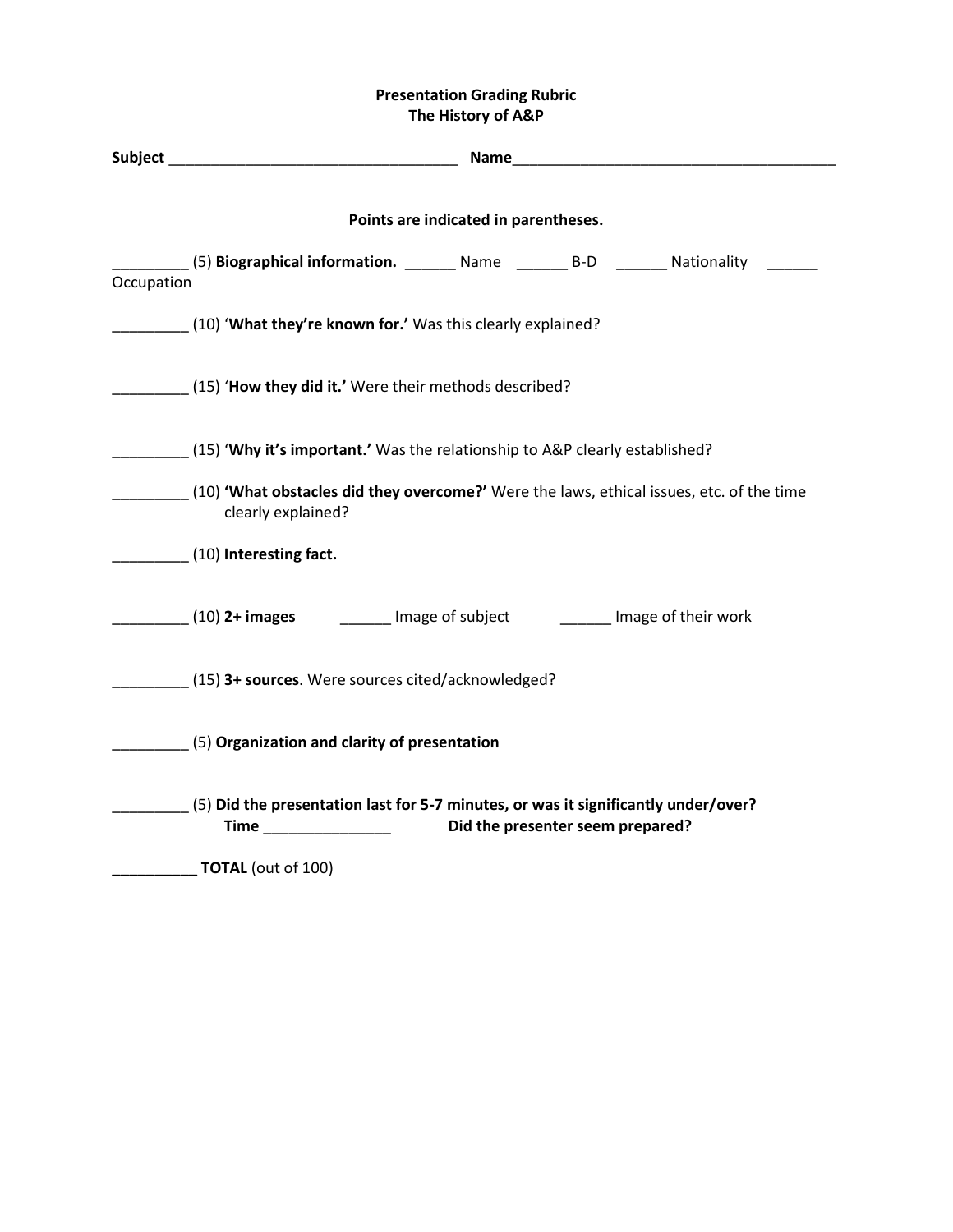### **Timeline of Key A&P Contributors**

- · **Alcmaeon of Croton** (c.500 BC, Greece) Pioneer of anatomical dissection
- · **Hippocrates of Kos** (460-370 BC, Greece) 'Father of Western Medicine'
- · **Aristotle** (384-322 BC, Greece) Comparative anatomy, developmental biology, humors
- · **Herophilus** (aka Herophilos; 335-280 BC, Chalcedon) 'The First Anatomist'
- · **Aulus Cornelius Celsus** (c.25 BC-50 AD, Rome) *De Medicina* and dermatology

· **Galen of Pergamon** (aka Galen, Claudius Galenus, Claudius Galen; c.130-210 AD, Rome) – Animal dissections and human physiology, humors, circulatory system

- · **Hunayn ibn Ishaq** (809-873 AD, Iraq) *Book of the Ten Treatises of the Eye*
- · **Mondino de Luzzi** (aka Mundinus, c. 1270-1326 AD, Italy) 'Restorer of Anatomy'
- · **Andreas Vesalius** (aka Andries van Wesel; 1514-1564 AD, Brussels) 'Founder of Modern Human Anatomy'
- · **Leonardo da Vinci** (1452-1519 AD, Florence) Anatomical studies and drawings
- · **Paracelsus** (1493-1541 AD, Switzerland) 'The Father of Toxicology'
- · **William Harvey** (1578-1657 AD, England) systemic circulation, blood and heart
- · **Antonie Van Leeuwenhoek** (1632-1723 AD, Netherlands) 'Father of Microbiology'
- · **Giovanni Battisti Morgagni** (1682-1771 AD, Italy) 'Father of Modern Anatomical Pathology'
- · **Edward Jenner** (1749-1823 AD, England) 'Father of Immunology'
- · **William Beaumont** (1785-1853 AD, USA) 'Father of Gastric Physiology'
- · **Johann Friedrich Meckel** (1781-1833 AD, Germany) Pioneer in teratology
- · **Ignaz Semmelweis** (1818-1865 AD, Hungary) Antiseptic procedures
- · **Henry Gray** (1827-1861 AD, England) *Gray's Anatomy*
- · **Wilhelm Conrad Röntgen** (Roentgen; 1845-1923, Germany) 'Father of Diagnostic Radiography'
- · **Santiago Ramón y Cajal** (1852-1934 AD, Spain) 'Father of Modern Neuroscience'
- · **Karl Landsteiner** (1868-1943 AD, Austria) 'Father of Transfusion Medicine'
- · **Thomas Hunt Morgan** (1866-1945 AD, USA) Chromosomes and heredity
- · **Rosalind Franklin** (1920-1958 AD, England) DNA structure